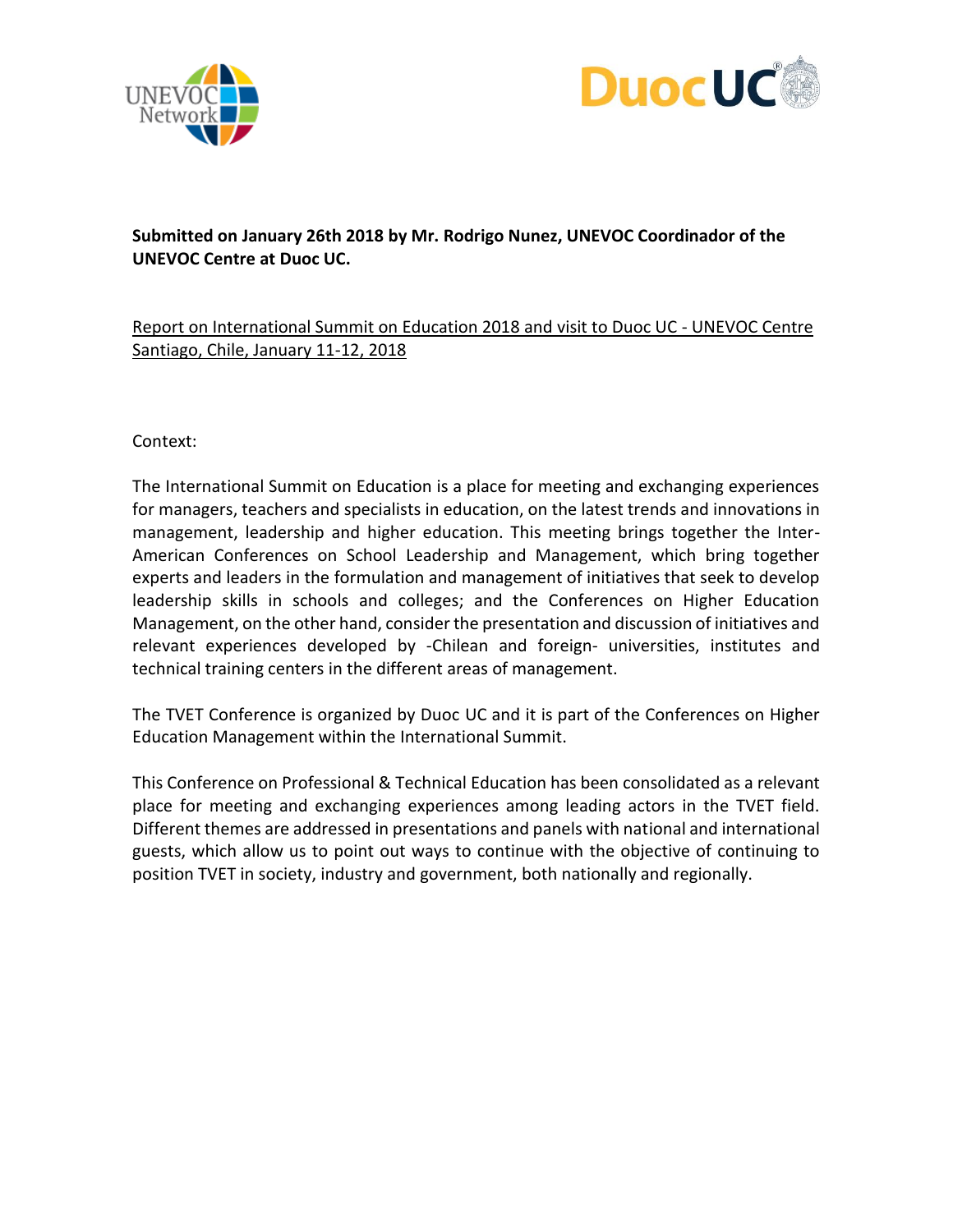



## JANUARY, THURSDAY 11

The Conference on Professional & Technical Education took place between 9 am and 6 pm. More than 120 people attended.

## Summit Program

**Advancing towards a Professional & Technical Education of Excellence** *Professional & Technical Education, Summit, January 11, 2018*

9:00 - 9:20. Welcome. Patricio Donoso

9:20 – 10:30. **Unesco-Unevoc: Strategy and challenges for TVET on a global level**. Shyamal Majumdar – Executive Director of UNESCO-UNEVOC

10:30 - 11:00. **TVET in Chile and challenges for the XXI century** - Ricardo Paredes –Rector of Duoc UC

11:00 – 11:45. Discussion Panel**: Towards a higher-VET in Chile** Panel Members:

> Shyamal Majumbar Ricardo Paredes Valentina Quiroga, Undersecretary of MINEDUC *Moderator: Kiyoshi Fukushi, General Secretary of Duoc UC*

11:45 – 12:15. Coffee Break

12:15-13:00 - **A New Way of teaching and learning for the XXI century, experience from Duoc UC**. Carmen Gloria López, Academic Vice-Chancellor, Duoc UC.

13:00 14:30. Lunch

14:30 -15:30 **Investing in TVET is investing in the future**. Oliver Haas, Head of TVET Sector, Gesellschaft für Internationale Zusammenarbeit (GIZ), Germany. He has also worked as Chief Operations Officer in the World Bank Group in Washington DC, USA.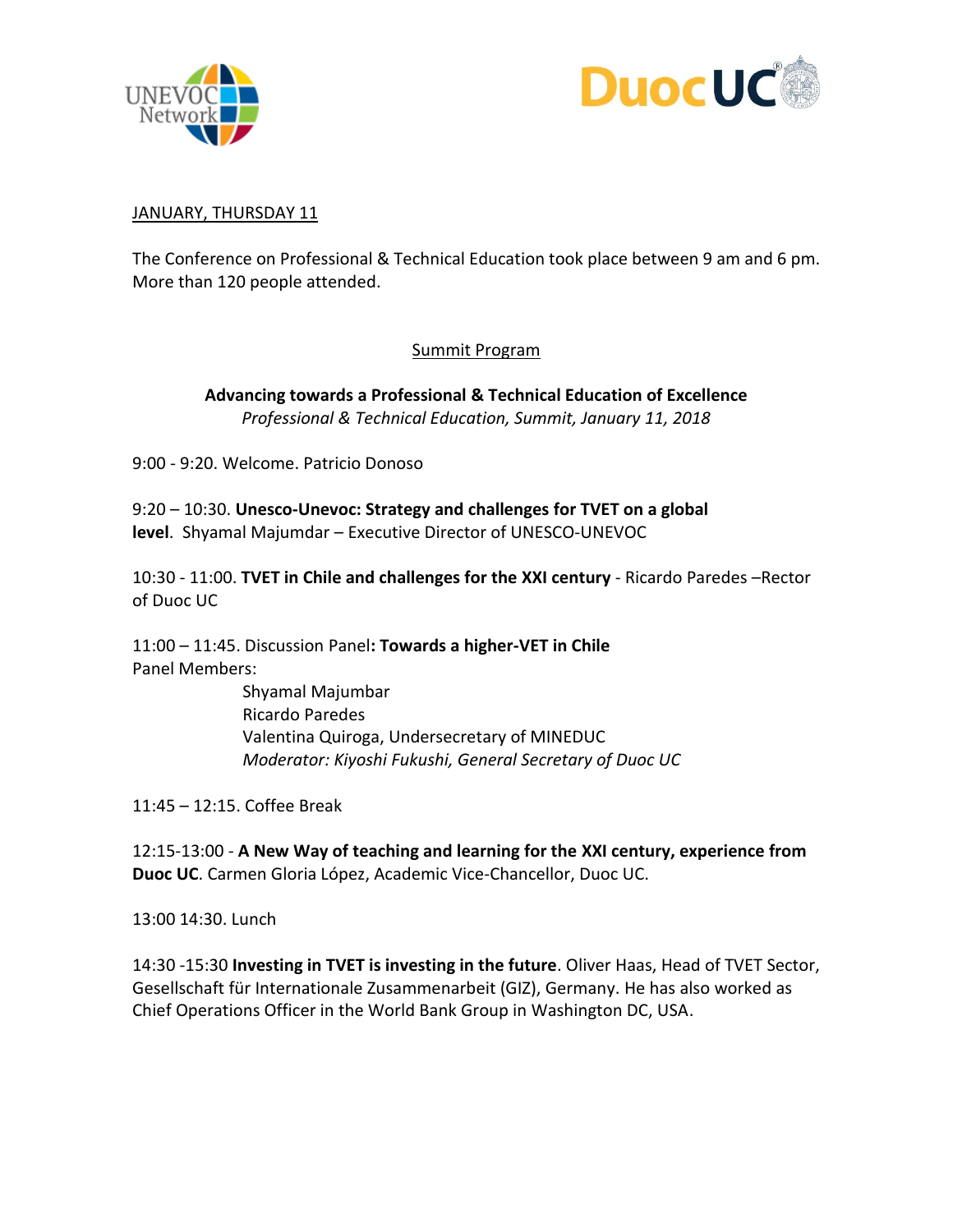



15:30 -16:30. Discussion Panel: **Relationship between emerging economies and a TVET of excellence.**

Panel Members: Claudio Muñoz Chair of Movistar Charles Kimber, Manager of Corporate and Commercial Matters, Celulosa Arauco Oliver Haas *Moderator: Carmen Gloría López, Academic Vice-Chancellor, DuocUC*

16:30 - 17:00. Coffee Break

17:00 - 17:45. **Challenges of TVET in times of energy transformation**. Máximo Pacheco Matte, Duoc UC's Counselor, Professor of the Escuela de Gobierno (School of Government) of the Pontificia Universidad Católica de Chile.

17:45 – 18:00. Closing, by Ricardo Paredes

## **AM Conference**

- 1. **Mr. Patricio Donoso.** President of the Duoc UC Board of directors, welcomes Summit participants and attendees, pointing out the relevance of technical teaching for the development of the country. He also highlights the incorporation of Duoc UC into the UNEVOC network.
- 2. **Mr. Shyamal Majumdar** presents the strategy and challenges of UNESCO-UNEVOC within the framework of the objectives for a sustainable development (SDG) of the 2030 agenda. He emphasizes that a relevant aspect for a UNEVOC center is the leadership that it can exercise both at the national and regional level. He calls on Duoc collaborators attending the meeting to take and exercise that leadership.
- 3. **Mr. Ricardo Paredes** gives a national overview of the status of TVET in Chile. Starting in the 90s, an expansion of coverage in higher education began in Chile. In a span of 15 years, it jumped from a 15% to a 45% coverage. However, public policies in favor of the university have fed the idea that there are differences in quality and social profitability, which are based on the fact that there would be a cultural bias among students that lags behind technical education. In addition, there is a huge gap in the quality of the different TVET training centers. This contributes to the deterioration in the valuation of technical education. Moreover, since technical education is more expensive than university education, the state gives six times more money per student to universities. Notwithstanding the foregoing, TVET in Chile consolidates initial enrollment almost at the university level. The relevance of TVET is today in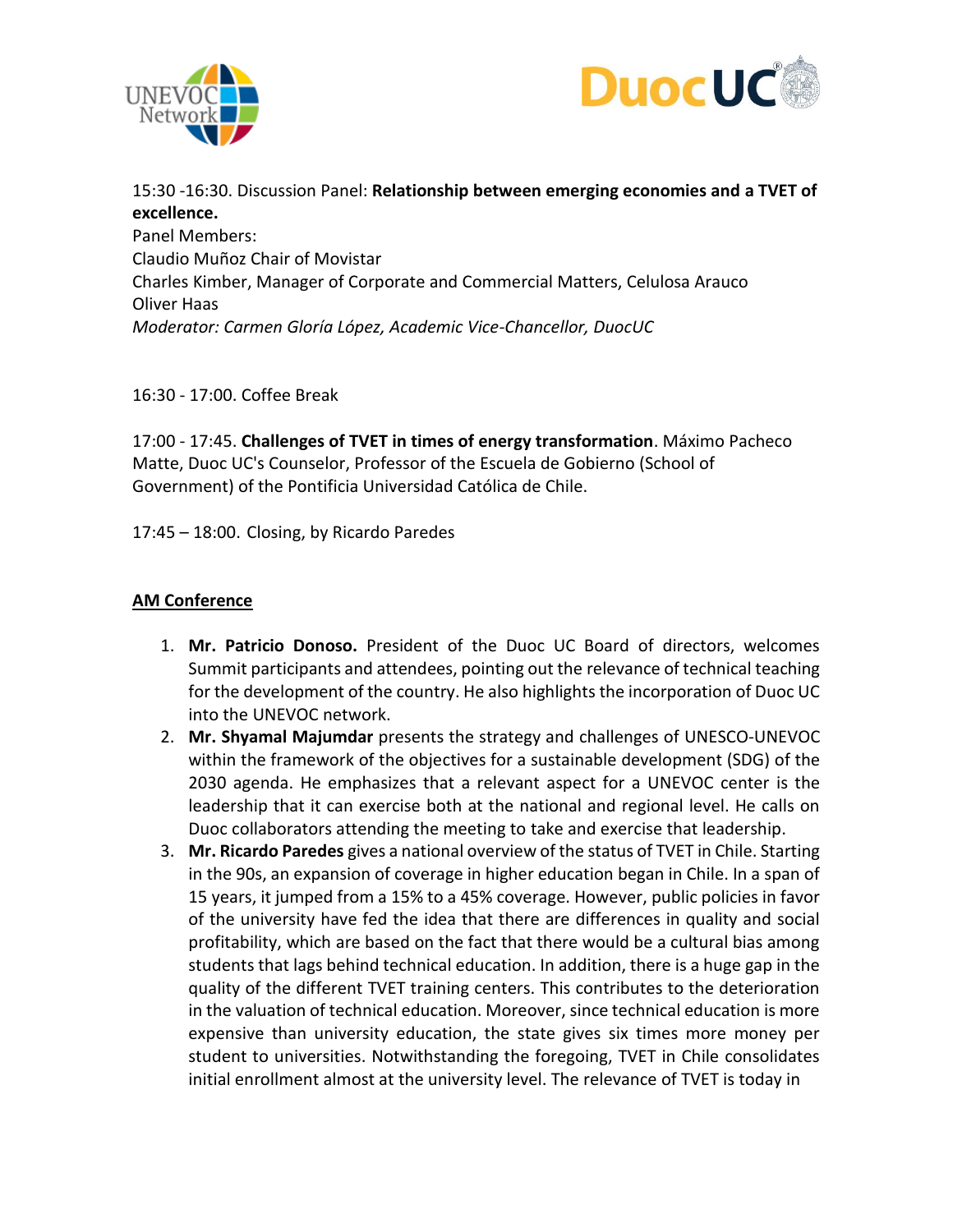



the discourse of the country and the state has begun to grant it the importance it requires.

- 4. Mr. Shyamal Majumdar, Ricardo Paredes and Mrs. Valentina Quiroga, Undersecretary of the Ministry of Education, participate **in the first panel discussion**. The topic is: a Higher Vet in Chile. Shyamal Majumdar states that the concept is misleading because it tends to classify institutions into better and worse quality, when what is sought is to differentiate the level of competence that they deliver to their students. He proposes to talk about TVET with Higher Qualifications. Valentina Quiroga and Ricardo Paredes suggest that the way to face the challenges of the 21st century is to work together with the universities. However, for this to be implemented in a fair manner, a change in the law is required to allow for the enhancement of TVET. It is stated that the intention exists, but it will not be easy because it requires an agreement and a political solution. There is a consensus that institutions like Duoc are prepared for this challenge.
- 5. **Mrs. Carmen Gloria López**, Academic Vice-Chancellor of Duoc UC, explains about the projects that Duoc is carrying out in the academic field to face the challenges of the new era, the 4.0 revolution. In this 2018, 6 academic innovations will be implemented:
	- Interdisciplinar and articulated training
	- Development of full on-line modality
	- Integration of employability skills (Tuning)
	- Pedagogical strategy based on challenges
	- Mentions, certifications and badges
	- Portfolio 2.0 (graduation activity and degree)

Among the long-term challenges, are:

- Maintain a close relationship with the industry
- Promote the use of technology as a key educational tool
- More personalized training

### **PM Conference**

6. **Mr. Oliver Haas** talks about the German model. He explains that for the dual model, the alliance between the industry and the TVET institutions is not enough, but rather the participation and involvement of the government is demanded. He also states that, for the company, this is not corporate social responsibility; it is an investment for its own development, its own future.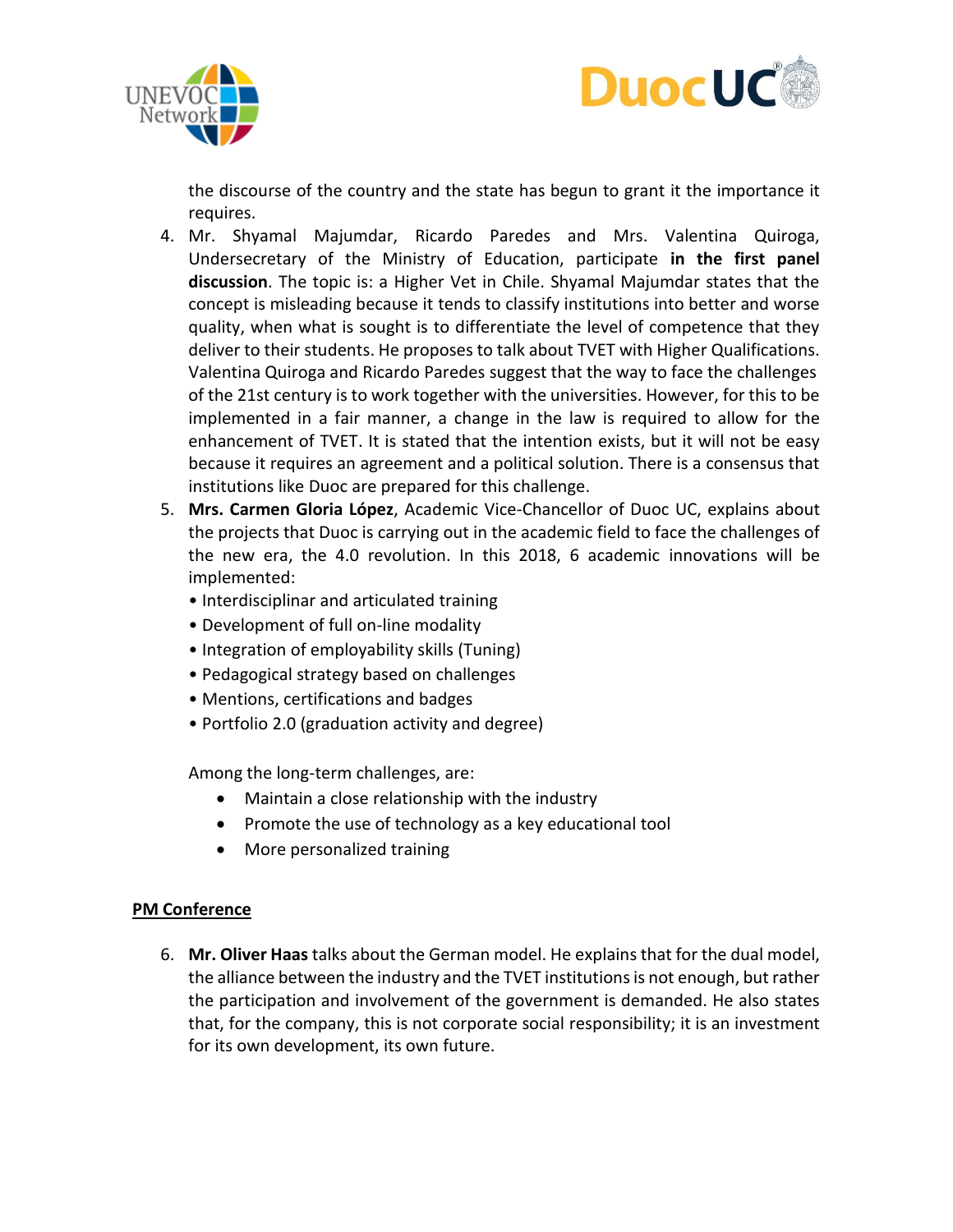



7. Oliver Haas, Claudio Muñoz, Chair of Movistar and Charles Kimber, Manager of Corporate and Commercial Matters of Celulosa Arauco, participate in **the second panel**. Movistar and Arauco explain the actions they are carrying out in the field of

technical training. Movistar has developed a center for the training of secondary students. Arauco, on the other hand, has teamed up with Duoc to create a campus where dual training is offered.

8. **Mr. Máximo Pacheco** discusses the energy transformation and the opportunity that it poses for technical training. In his presentation, he talks about his experience as Minister of Energy in the government of President Michelle Bachelet, where he led the project that allowed Chile to have a transformation in the use of sustainable energy. He says that during the development and implementation of the project, the technicians had to be brought from Bulgaria, Portugal and Peru, since in Chile they did not have them. He states that the challenges that the sustainable development of the planet forces us to rethink the areas in which we have to train our future professional technical workers.

### JANUARY, FRIDAY 12

At 8.30 am there was a breakfast where Shyamal Majumdar and Oliver Hass were present, together with the Duoc UC authorities:

- Ricardo Paredes, Rector of Duoc UC
- Carmen Gloria López, Academic Vice-Chancellor
- Claudio Duce, General Director of Communication and Community Engagement
- Magdalena Silva, director of Teaching Training Department
- Agustín de la Cuesta, director of Academic Development
- Pablo Vaillant, Director of Innovation and Applied Research
- Gastón Ramos, Director of Employability and Community Engagement
- Rodrigo Nuñez, Director of Foreign Affairs.

On the occasion, various aspects related to the implementation of the Duoc model and processes and training in the TVET world were discussed. Of particular relevance was the teacher training, highlighting that 80% of Duoc teachers are active workers in the industry. This is innovative in the global scenario.